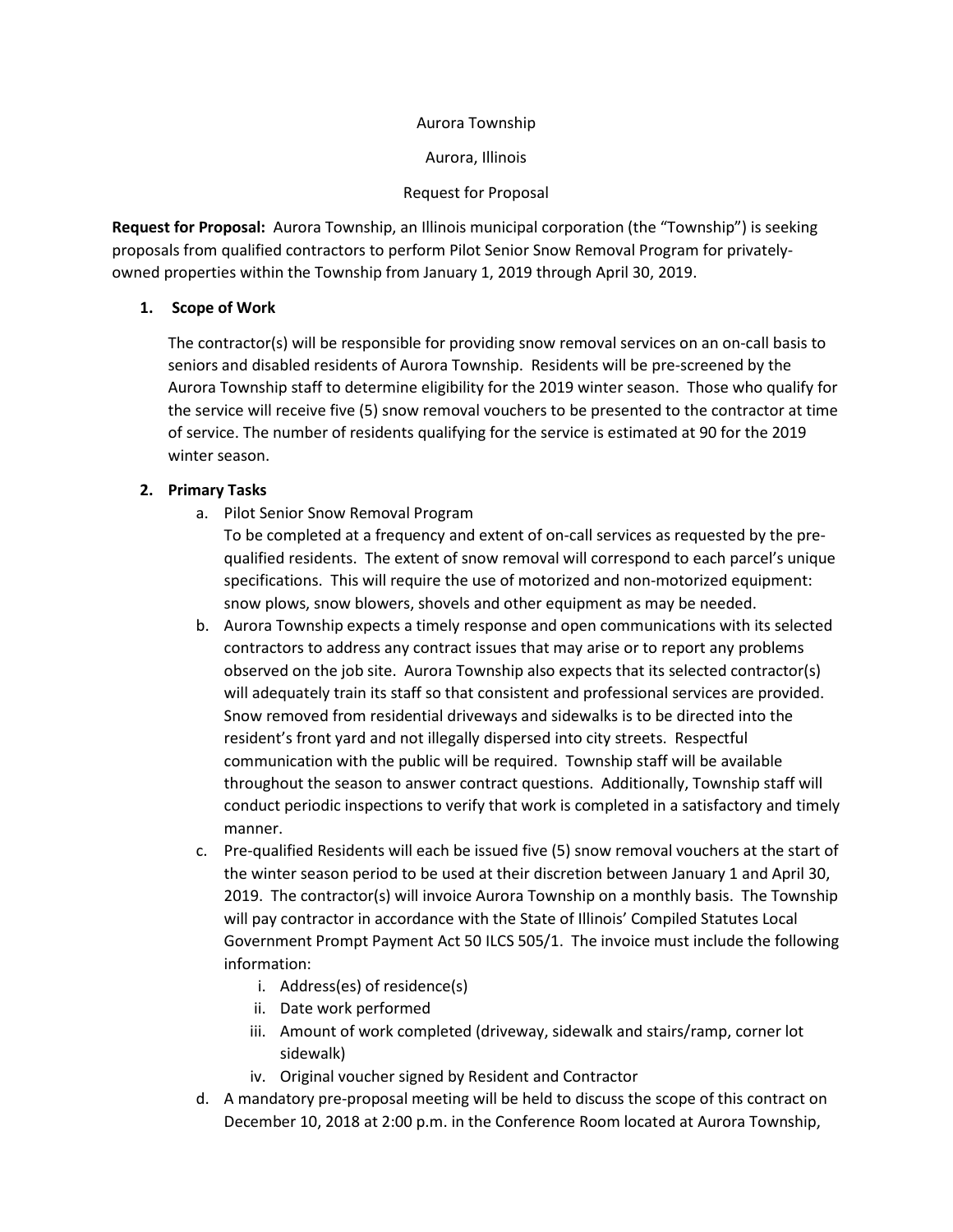80 N Broadway, Aurora, IL 60505. The Township will not read or consider your Proposals unless you or a designated representative of your company attends this meeting. Please bring this RFP packet to the pre-proposal meeting.

- e. Prior to submitting Proposals, interested contractors are further encouraged to become familiar with variable widths and potential obstructions that could exist along the driveways and sidewalks. A list of potential addresses is available upon request.
- f. After the December 10, 2018 meeting, questions about the RFP may be submitted in writing by mail, fax (630) 897-8393 or by e-mail [\(William.c@auroratownship.org\)](mailto:William.c@auroratownship.org) to William Catching. A copy of all questions and their responses will then be faxed or emailed to all firms that attended the pre-proposal meeting by the close of business on December 14, 2018.

# **3. Potential for Equipment and Property Damages**

- a. There may be landscaping or obstructions on these residential parcels adjacent and along the sidewalk that will require care when removing snow in their proximity in order to maintain the integrity and function of these structures and protect the contractor's equipment. Such obstructions could include, but are not limited to, fences, signage poles, landscaping plants, trees, shrubs, fire hydrants, planters and retaining walls. Obstructions are site-specific and workers awareness is required to avoid damage to equipment and residential properties. Contractors will not be compensated for damages to their equipment.
- b. Equipment utilized for snow removal must be equipped with tires or rubber tracks that do not damage property including but not limited to lawns buried under snow, sidewalks and landscaping.

#### **4. Cost Proposals**

- a. Interested contractors are asked to include their cost proposals on the enclosed cost Proposal Form. This Proposal Form identifies; 1. Removal costs for driveways based on a standard width. 2. Removal costs for snow blowing or shoveling sidewalks and exterior steps and/or ramp. 3. Removal costs for snow blowing or shoveling corner lot sidewalks. 4. Costs for salting of a standard driveway, sidewalks and exterior steps/ramps.
- b. All proposed price per unit should include all contractor's costs of labor, equipment, insurance and consumable supplies.
- c. Aurora Township, being a governmental unit, is exempt from sales and federal excise taxes. The price is to be net, exclusive of any taxes.

#### **5. Submittals**

- a. In addition to submittal of the completed Proposal Form described above, each contractor must also submit the following
	- i. Certificate of Insurance: All proposals shall be accompanied by evidence (Letter from Insurance Company) that the contractor will be able to obtain certificates of insurance confirming coverage for required minimum limits (See Section 6 for minimum limits).
	- ii. Equipment List: The proposer must include on the Proposal Form a list of equipment it intends to use in the execution of all aspects of this contract.
	- iii. Staff Capacity: The proposer must include on the Proposal Form the names of the Project Manager it intends to use in the execution of this contract and a statement that will assure Aurora Township that the commitments needed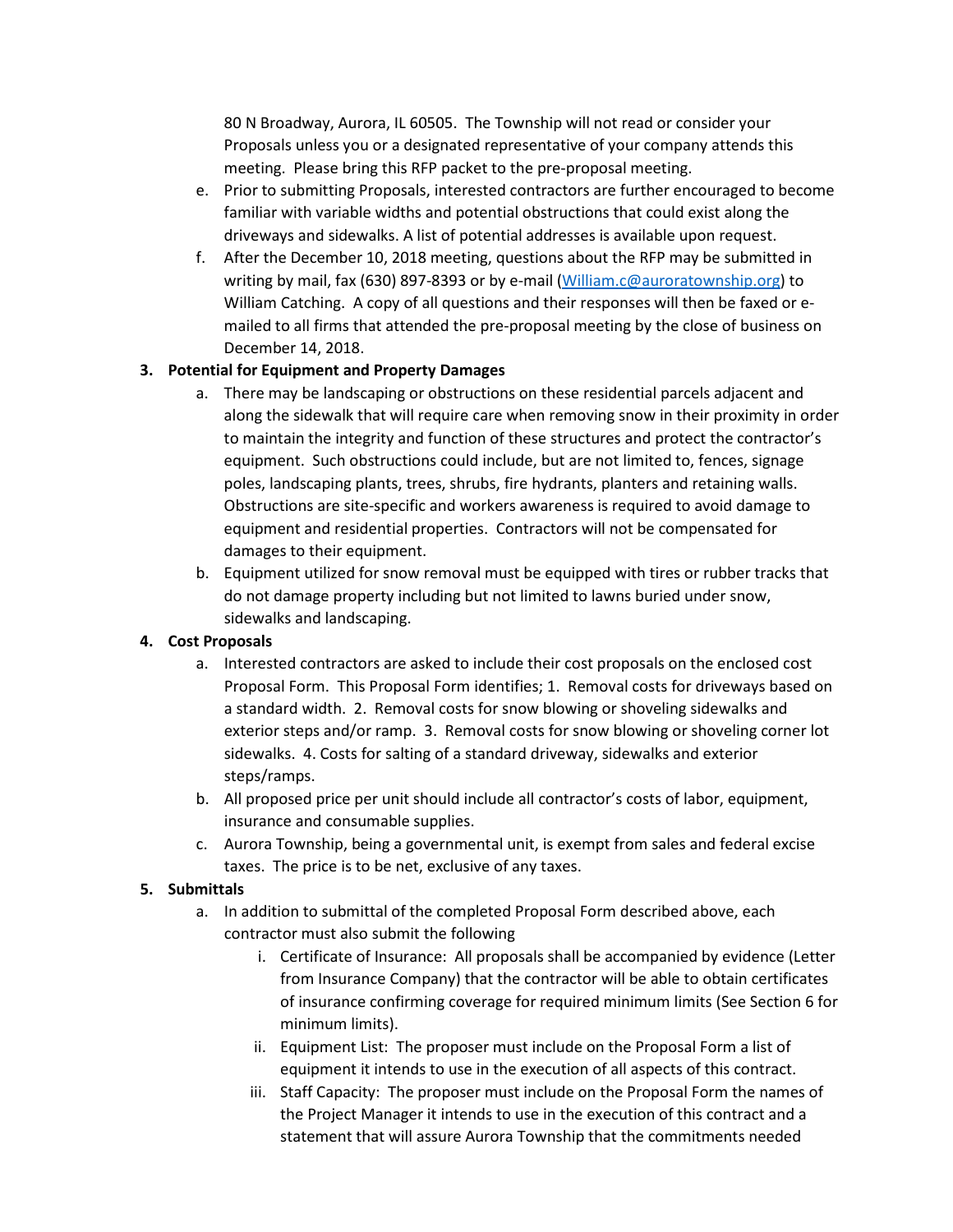under this contract will not conflict with other work or contract commitments of the contractor.

- iv. Prevailing Wage: Some or all of the work herein may be subject to the provisions of Prevailing Wage Act, 820 ILCS 130/0.01 et seq., providing for the payment of prevailing rate wages to all laborers, workmen and mechanics engaged on work. The contractor agrees that, prior to making any payments to its own laborers, workers, or mechanics or to any subcontractor, it will determine whether it must legally pay wages in accordance with the Prevailing Wage Act, and if so legally required, pay the then-current prevailing rate of wage as determined by the Illinois Department of Labor and posted at http//www.state.il.us/agency/idol.
- v. The Township may at any time inquire of the contractor as to rates of wages being paid employees of the contractor, and any subcontractor whereupon such information shall be promptly provided by the contractor. The contractor shall indemnify the Township for any and all violations of the prevailing wage laws and any rules and regulations now and hereafter issued pursuant to said law.
- vi. References: The proposer will submit three (3) professional references that can attest to the contractor's ability to satisfactorily compete work of a similar scope. This must include:
	- 1. Name of the reference
	- 2. Reference phone number and e-mail address
	- 3. Description of the scope of work or projects completed for that reference.
- b. Three (3) copies of the contractor's Proposal Form and supporting documents described above must be returned by mail or delivery no later than noon on December 19, 2018. Address proposals to:
	- Mail: William Catching Fax: (630) 897-8393 Aurora Township E-mail: William.c@auroratownship.org 80 N. Broadway Aurora, IL 60505

#### **6. Minimum Limits of Insurance Requirements**

- a. The selected contractor will be responsible for the safety of its own employees and actions of the selected contractor may not put the public at risk.
- b. The selected contractor will be required to have insurance coverage that meets Aurora Township's minimum limits of insurance as described below:
	- i. Liability Insurance: The contractor shall obtain and maintain a commercial liability insurance policy with limits of no less than Two Million Dollars (\$2,000,000.00) each occurrence/aggregate for both bodily injury and property damage liability to cover claims for injury or damage resulting or arising from the actions of the contractor, its officers, employees or agents during the term of the contract.
	- ii. Auto Insurance: The contractor shall obtain and maintain commercial auto insurance policy with limits of no less than Two Million Dollars (\$2,000,000.00) each occurrence/aggregate for both bodily injury and property damage liability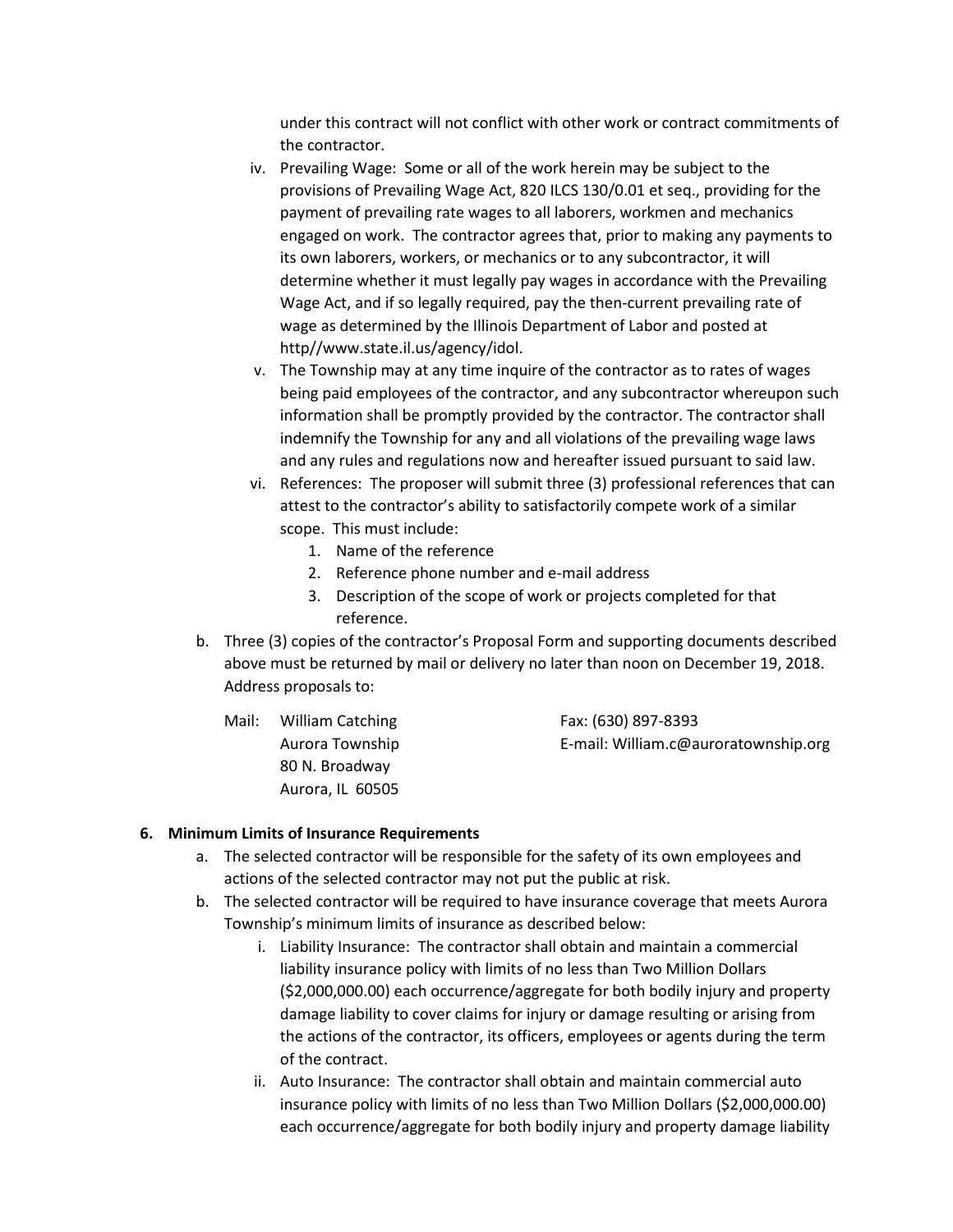to cover claims for injury or damage resulting or arising from the actions of the contractor, its officers, employees or agents during the contract.

- iii. Workers' Compensation: The contractor shall obtain and maintain workers' compensation insurance policy with limits of at least One Million Dollars (\$1,000,000.00) per incident or injury to cover claims for injury or disease resulting or arising from the actions of the contractor, its officers, employees or agents during the contract. Insurance coverage will meet statutory requirement for the State of Illinois. The contractor shall also comply with all applicable federal, state, and local laws, ordinances, rules and regulations.
- iv. Aurora Township is to be named an "additional insured" to the contractor's insurance policy during the term of contract. Certificates of Insurance are to be provided to Aurora Township as verification of adequate insurance coverage.

# **7. Award of Contract**

- a. Aurora Township reserves the right to award one contract or up to five (5) contracts for the entire geographic area of Aurora Township. Contractor selection will be based upon the following elements:
	- i. Experience with similar snow removal services
	- ii. Reasonableness of the cost proposals
	- iii. Ability to provide insurance coverage and performance and payment bonds
	- iv. Capacity and capability of the proposer to provide appropriate equipment and experienced personnel for each task
	- v. Supportive professional references
	- vi. Attendance at the mandatory pre-proposal meeting
- b. Aurora Township reserves the right to reject any or all Proposals and to waive informalities and to select the proposal it deems to be in the best interest of the Township.
- c. Aurora Township de not anticipate the need for the selected contractor to subcontract these services. If, due to unexpected equipment failure or loss of manpower, the selected contractor needs to subcontract any of the services required under this contract, prior approval must be obtained from Aurora Township.
- d. Township staff will evaluate the submitted proposals based on the criteria noted above and intend to make their selection no later than December 24, 2018. The selected contractor will be contacted and offered the opportunity to enter into a contract with the Township using the Township's standard contract language.
- e. Notice to Proceed will be issued after January 1, 2019 and upon completion of the signed contract and receipt of required documents, including proof of required insurance.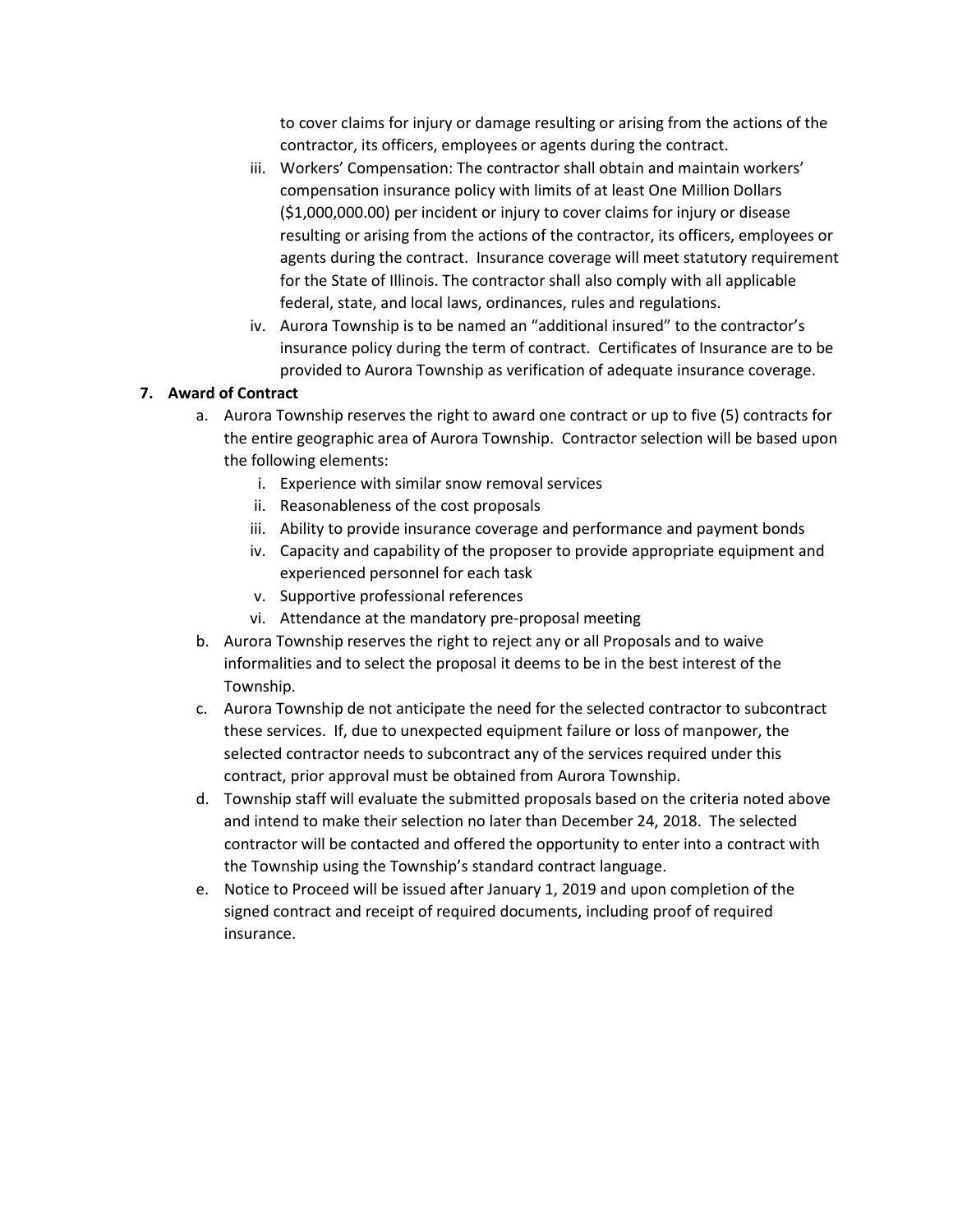Request for Proposal: Professional Services for Pilot Senior Snow Removal Program for Residential Driveways and Sidewalks in Aurora Township January 1, 2019 through April 30, 2019

# **PROPOSAL FORM**

| <b>Contractor Name:</b> |  | Date: |  |      |
|-------------------------|--|-------|--|------|
|                         |  |       |  |      |
| Address:                |  | Citv  |  | Zip: |

Phone: \_\_\_\_\_\_\_\_\_\_\_\_\_\_\_\_\_\_\_\_\_\_\_\_\_\_ E-mail: \_\_\_\_\_\_\_\_\_\_\_\_\_\_\_\_\_\_\_\_\_\_\_\_\_\_\_\_\_\_\_\_\_\_\_\_\_\_\_\_\_\_

| Primary Task                                     | Unit        | Proposed Price per Unit |
|--------------------------------------------------|-------------|-------------------------|
| Removal of Snow from Driveway                    | Per Address |                         |
| Removal of Snow from Sidewalk and Front Steps or | Per Address |                         |
| Ramp - normal lot                                |             |                         |
| Removal of Snow from Sidewalk - Corner Lot       | Per Address |                         |
| Salting of sidewalk and Front Steps or Ramp      | Per Address |                         |

If additional space is needed, please attach additional sheets.

1. Certificate of Insurance (Section 5.a.i) – Letter(s) from Insurance Company(ies) for all three (3) liabilities:



Liability Insurance

Auto Insurance

Workers' Compensation

#### 2. Equipment List (Section 5.a.ii)

| <b>Equipment Type</b> | Width | <b>Intended Application</b> |  |
|-----------------------|-------|-----------------------------|--|
|                       |       |                             |  |
|                       |       |                             |  |
|                       |       |                             |  |
|                       |       |                             |  |
|                       |       |                             |  |
|                       |       |                             |  |
|                       |       |                             |  |

3. Staff Capacity (Section 5.a.iii) Please provide the maximum available staff you can apply to a single snow event: